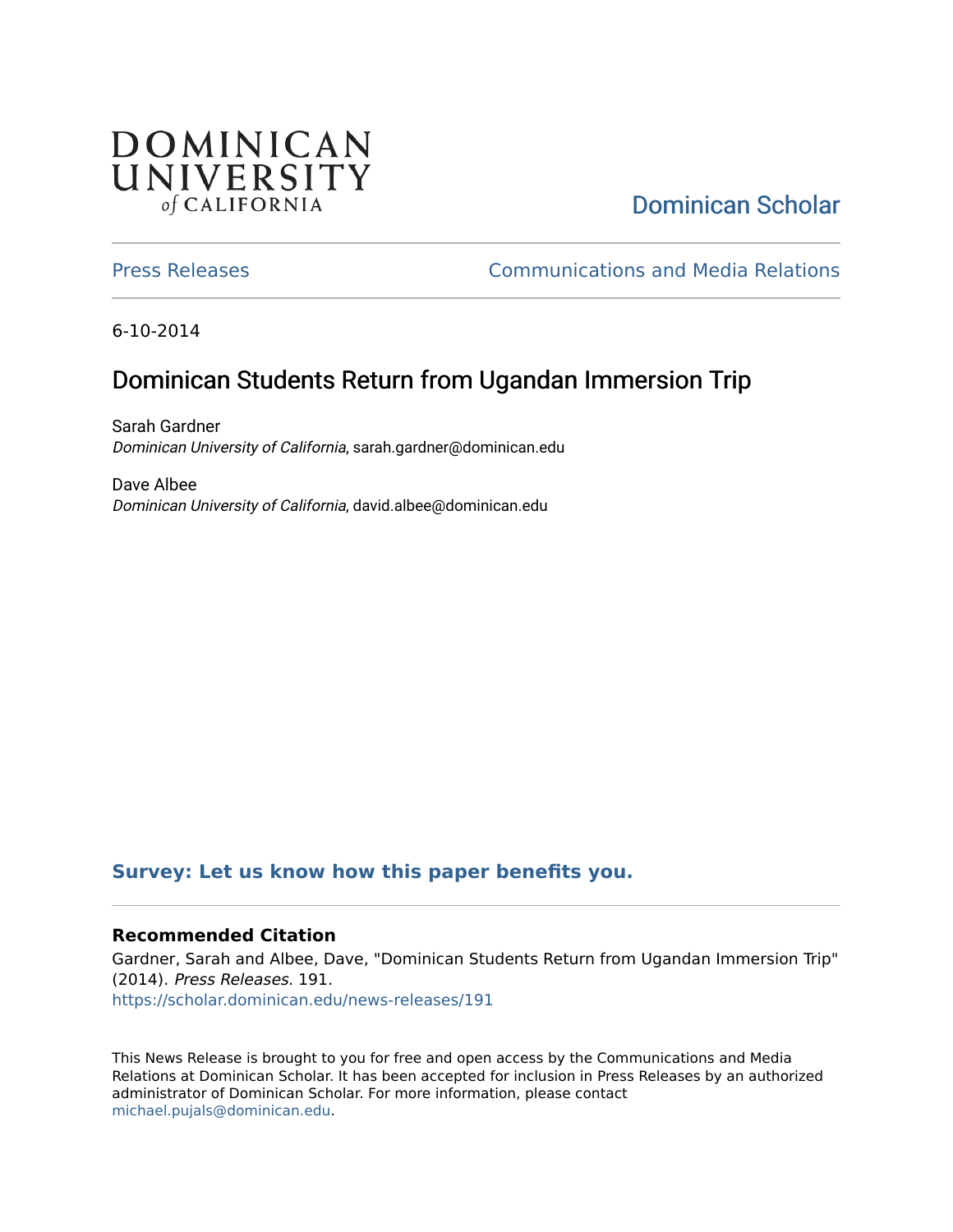#### **Dominican Students Return from Ugandan Immersion Trip**

A Dominican contingent returned during summer 2014 from a two-week stay in the heart of the village.

"It gave us all a significantly different experience. We became immersed in the community," said Sister Carla Kovack, who recently retired as Associate Director of [Campus Ministry.](http://www.dominican.edu/campus-life/current/studentlife/campusministry) The trip offered a different perspective to some of the nine Dominican students who participated in and engaged in the immersion trip.

"We fell in love with the place," said Alexis Valdovinos '15, who majored in chemistry with a minor in biology and aspires to attend medical school. "I just felt it changed something in me."

For Victoria Escalada '14, that something was a deeper sense of appreciation. She assisted in teaching a seventh-grade math class in St. Matia's Mulumba's Primary School.

"I learned how important the implementation of resources is in general and in education," said Escalada, who graduated from [Dominican's Barowsky School of Business](http://www.dominican.edu/academics/barowskyschoolofbusiness) where she majored in business with a concentration in finance and minored in pre-law and leadership studies. "It's different researching it in class and then going to countries and actually experiencing it. In some parts disproving what you thought. I was amazed. I always thought micro financial nonprofits weren't really helpful and then going there and seeing the positive-ness of it is really cool."

Joining Valdovinos and Escalada on the trip were undergraduates Misha Teng, Jessica Salinas, Abigail Cardelina, Lilly Fuhrman, and Jacqueline Germaine-Bewley plus MBA students Tracy Ware and Erica Jordan, who took wonderful photos of the Ugandan experience.

What impressed the Dominican party of 14 the most, though, was the care their hosts at St. Matia's Parish took in accommodating them and the longevity and effectiveness of the bond Dominican has established with the community. They were touched by the warmth and generosity offered by Sister Christine Nazziwa and her staff and the children who gravitated to the parish in the hub of the village.

"I saw how much their relationship with Dominican had changed lives and structures for the school and the nuns and for the people working," said Mojgan Behmand, Dominican Associate Provost and Associate Professor of English in [Dominican's School of Arts, Humanities and](http://www.dominican.edu/academics/ahss)  [Social Sciences.](http://www.dominican.edu/academics/ahss) "The connection was simply about us putting aside a lot of different trappings and just interacting with each other on a very human level. We are people building community. Just being us made it all work."

The Dominican entourage brought big donations such as 75 E-Readers from the Worldreader program preloaded with 100 children's reading books and two suitcases full of vegetable seeds collected from local donors by LeeAnn Bartolini, psychology professor and trip organizer. They also brought little donations such as hand stamps and star stickers. Dominican students used the trinkets to reward and give positive reinforcement to Ugandan children in school. Sister Carla said it is their hope that these children become educated and, eventually, volunteer as future